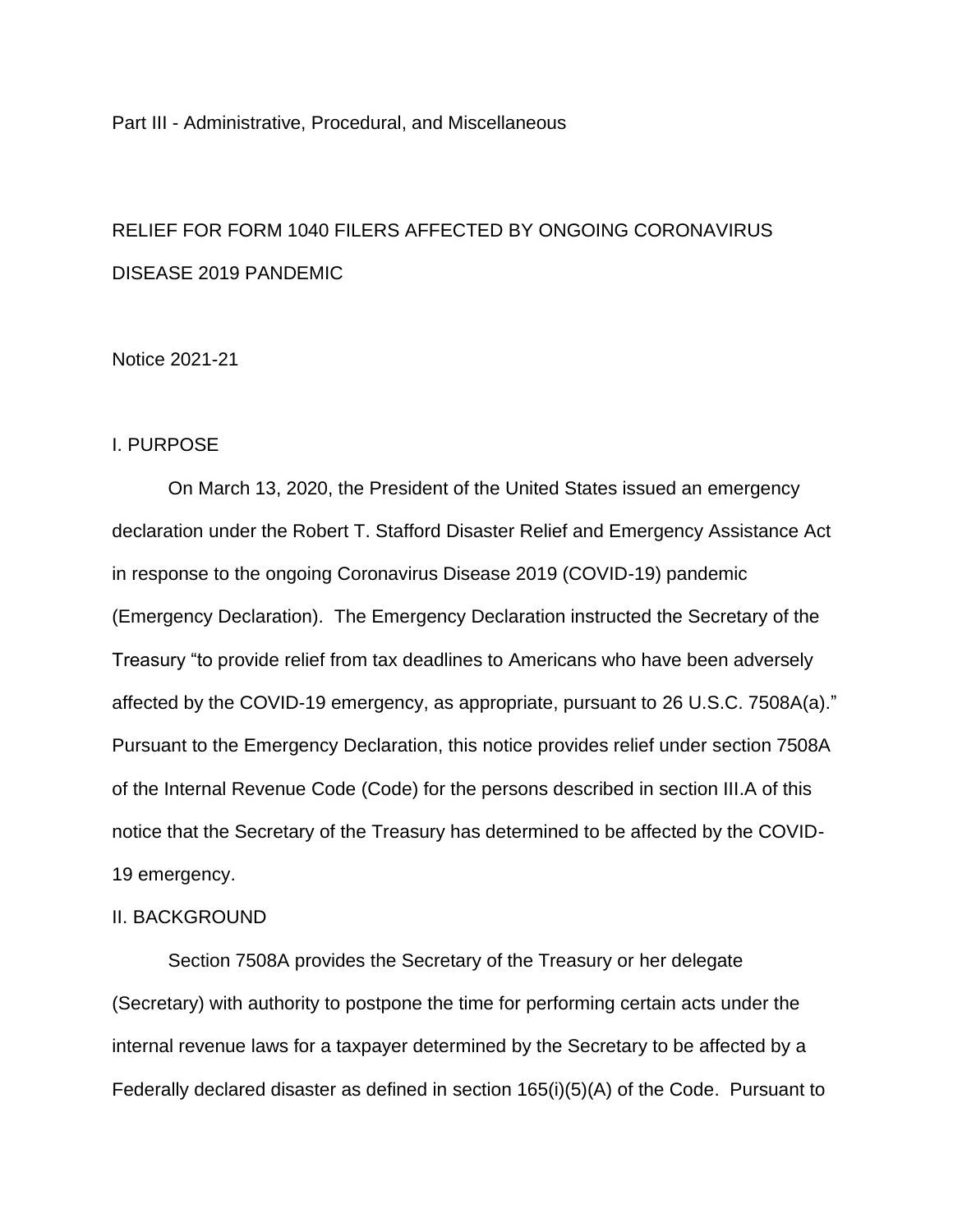section 7508A(a), a period of up to one year may be disregarded in determining whether the performance of certain acts is timely under the internal revenue laws. III. GRANT OF RELIEF

#### **A. Taxpayers Affected by COVID-19 Emergency**

The Secretary has determined that any person with a Federal income tax return filed on Form 1040, Form 1040-SR, Form 1040-NR, Form 1040-PR, Form 1040-SS, or Form 1040(SP) (Form 1040 series), or a Federal income tax payment reported on one of these forms, that absent this notice would be due April 15, 2021, is affected by the COVID-19 emergency for purposes of the relief described in this section III (Affected Taxpayer). In addition, persons who are required to file and furnish Form 5498, IRA Contribution Information, Form 5498-ESA, Coverdell ESA Contribution Information, and Form 5498-SA, HSA, Archer MSA, or Medicare Advantage MSA Information (Form 5498 series) that absent this notice would generally be due June 1, 2021, are Affected Taxpayers.

The Secretary has also determined that any individual with a period of limitations to file a claim for credit or refund of Federal income tax that absent this notice would expire on or after April 15, 2021, and before May 17, 2021 (for example, certain individual taxpayers with claims for credit or refund in respect of their 2017 taxable years), is an Affected Taxpayer.

# **B. Postponement of Due Dates with Respect to Certain Federal Tax Returns and Federal Tax Payments**

For an Affected Taxpayer, the due date for filing Federal income tax returns in the Form 1040 series and making Federal income tax payments in connection with one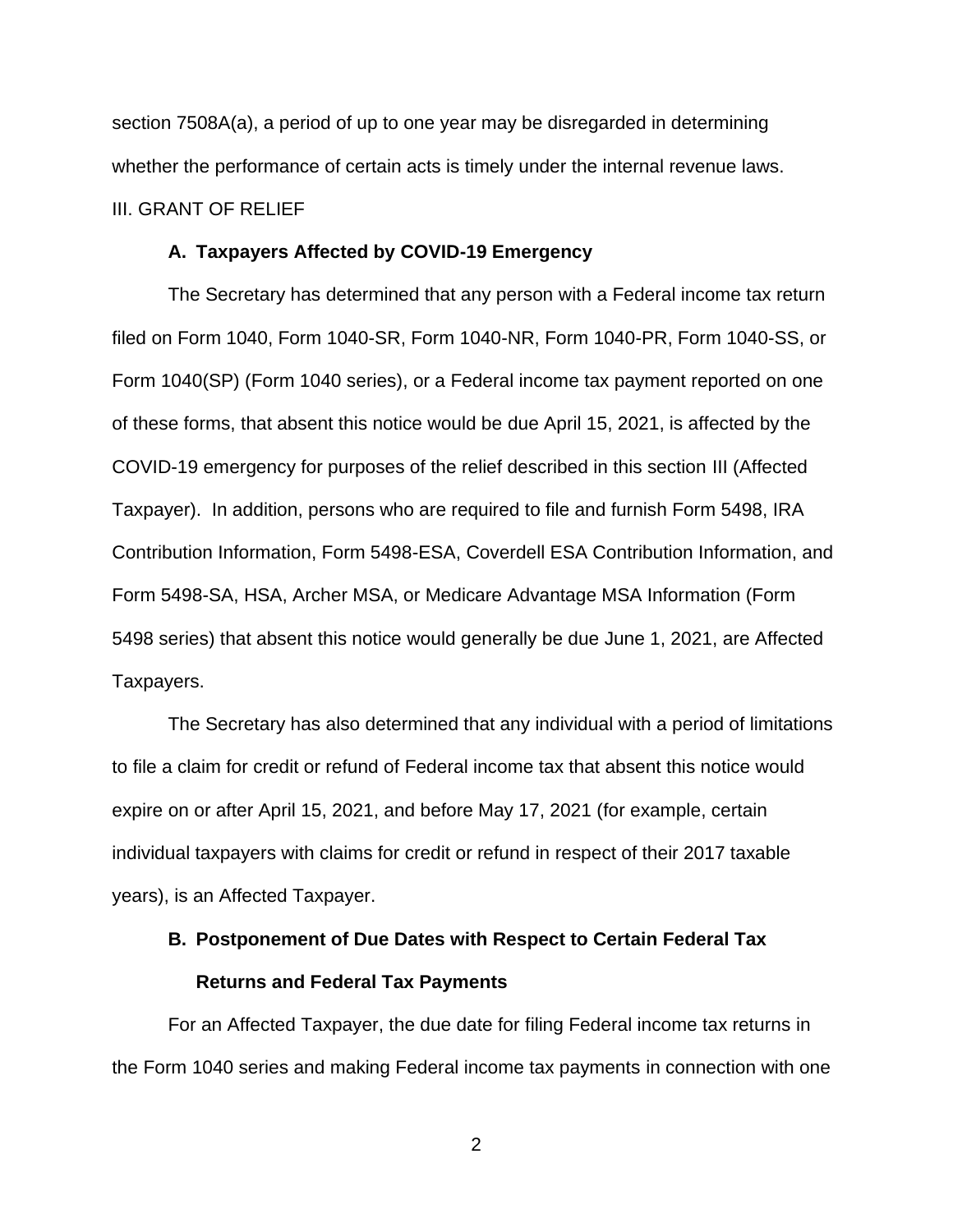of these forms having an original due date of April 15, 2021, is automatically postponed to May 17, 2021. Affected Taxpayers do not have to file any form, including Form 4868, Application for Automatic Extension of Time to File U.S. Individual Income Tax Return, to obtain this relief. This relief includes the filing of all schedules, returns, and other forms that are filed as attachments to the Form 1040 series or are required to be filed by the due date of the Form 1040 series, including, for example, Schedule H and Schedule SE, as well as Forms 965-A, 3520, 5329, 5471, 8621, 8858, 8865, 8915-E, and 8938. Finally, elections that are made or required to be made on a timely filed Form 1040 series (or attachment to such form) will be timely made if filed on such form or attachment, as appropriate, on or before May 17, 2021.

As a result of the postponement of the due date for Affected Taxpayers to file Federal income tax returns and make Federal income tax payments from April 15, 2021, to May 17, 2021, the period beginning on April 15, 2021, and ending on May 17, 2021, will be disregarded in the calculation of any interest, penalty, or addition to tax for failure to file the Federal income tax returns or to pay the Federal income taxes postponed by this notice. Interest, penalties, and additions to tax with respect to such postponed Federal income tax filings and payments will begin to accrue on May 18, 2021.

The postponement of the due date for filing these Federal income tax returns to May 17, 2021, also automatically postpones to the same date the time for Affected Taxpayers to make 2020 contributions to their individual retirement arrangements (IRAs and Roth IRAs), health savings accounts (HSAs), Archer Medical Savings Accounts (Archer MSAs), and Coverdell education savings accounts (Coverdell ESAs). This postponement also automatically postpones to May 17, 2021, the time for reporting and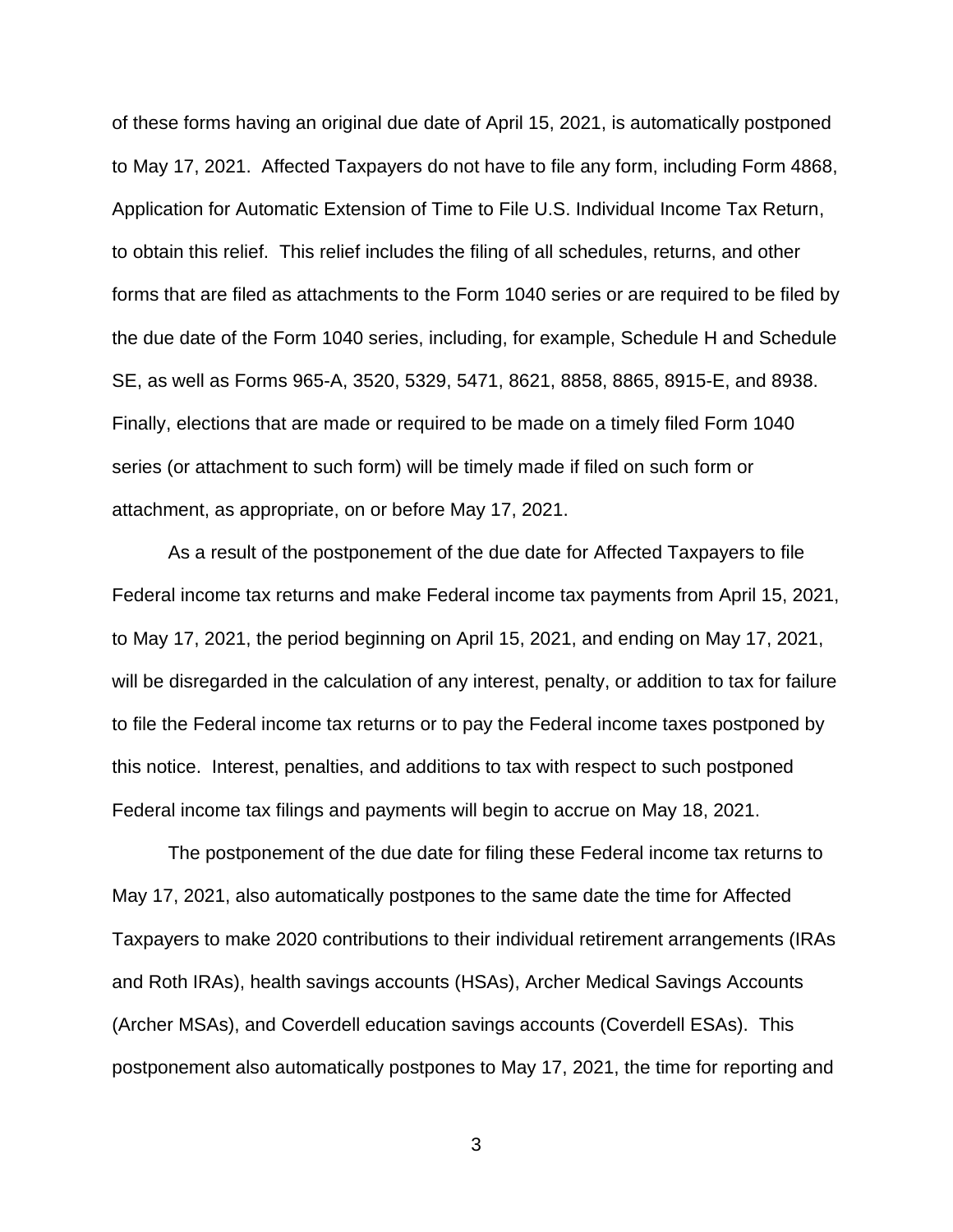payment of the 10-percent additional tax on amounts includible in gross income from 2020 distributions from IRAs or workplace-based retirement plans.

Forms in the Form 5498 series must be filed with the IRS and furnished to participants and beneficiaries by the due date specified in General Instructions for Certain Information Returns (Forms 1096, 1097, 1098, 1099, 3921, 3922, 5498, and W-2G). Because filers of Form 5498 series are Affected Taxpayers, the due date for filing and furnishing the Form 5498 series is postponed to June 30, 2021. The period beginning on the original due date of those forms and ending on June 30, 2021, will be disregarded in the calculation of any penalty for failure to file those forms. Penalties with respect to such a postponed filing will begin to accrue on July 1, 2021.

The relief provided in this section III.B for filing Federal income tax returns and paying Federal income taxes is available solely with respect to the Form 1040 series returns having an original due date of April 15, 2021, in respect of an Affected Taxpayer's 2020 taxable year, and the Form 5498 series returns that are due as described above. Businesses and any other type of taxpayer who file Federal income tax returns on forms outside of the Form 1040 series are not Affected Taxpayers for purposes of the relief described in this section III.B.

No extension is provided in this notice for the payment or deposit of any other type of Federal tax, including Federal estimated income tax payments, or for the filing of any Federal return other than the Form 1040 series and the Form 5498 series for the 2020 taxable year.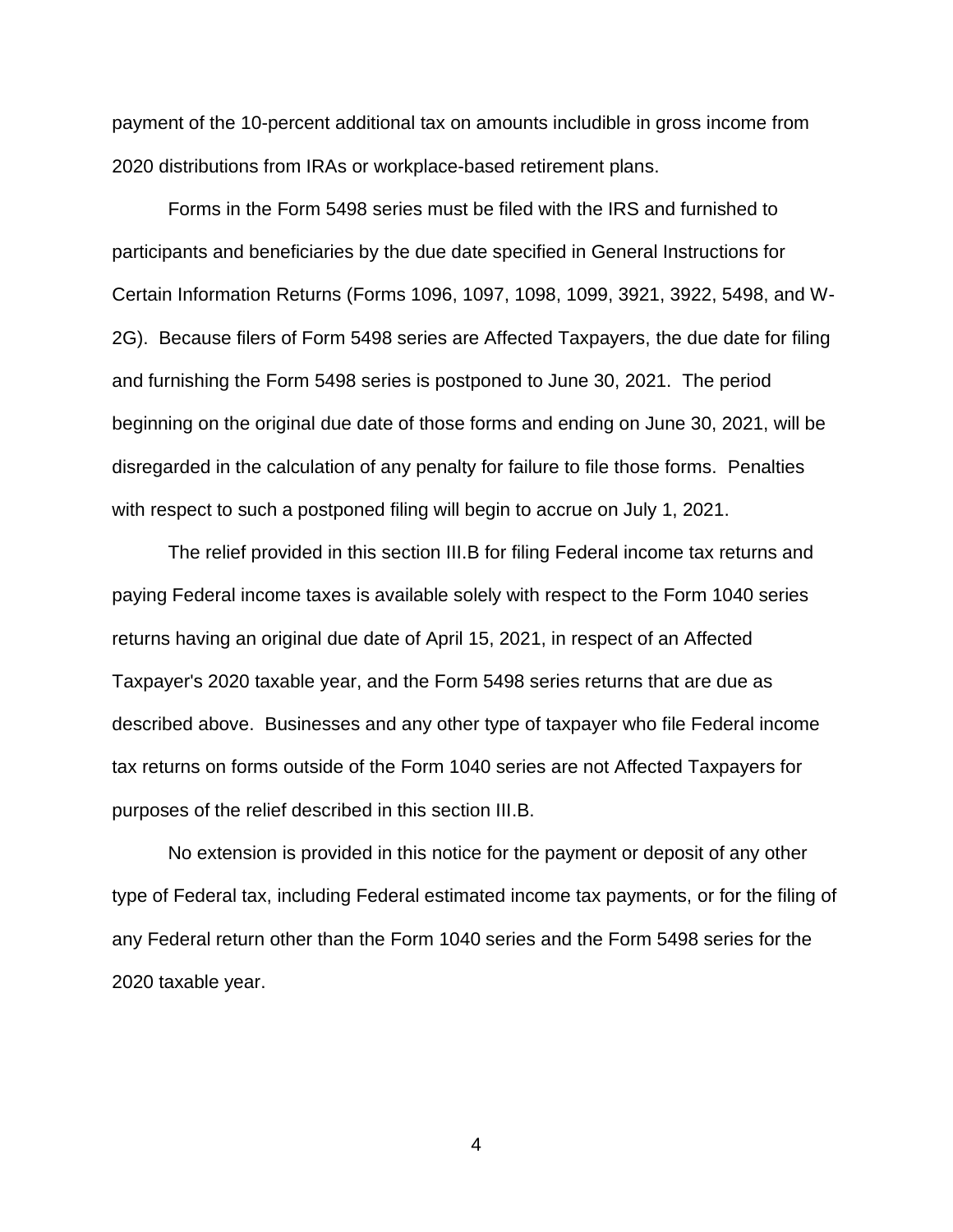#### **C. Relief with Respect to Certain Claims for Refund**

Individuals with a period of limitations to file a claim for credit or refund of Federal income tax expiring on or after April 15, 2021, and before May 17, 2021, have until May 17, 2021, to file those claims for credit or refund. This postponement is limited to claims for credit or refund properly filed on the Form 1040 series or on a Form 1040-X.

As a result of the postponement of the time for individuals to file claims for credit or refund of Federal income tax where the period to file that claim expires on or after April 15, 2021, and before May 17, 2021, the period beginning on April 15, 2021, and ending on May 17, 2021, will be disregarded in determining whether the filing of those claims is timely.

IV. EXTENSION OF TIME TO PARTICIPATE IN THE ANNUAL FILING SEASON PROGRAM

Revenue Procedure 2014-42, 2014-29 IRB 192, created a voluntary Annual Filing Season Program to encourage tax return preparers who do not have credentials as practitioners under Treasury Department Circular No. 230 (*Regulations Governing Practice before the Internal Revenue Service*) to complete continuing education courses for the purpose of increasing their knowledge of the law relevant to Federal tax returns. Tax return preparers who complete the requirements in Rev. Proc. 2014-42 receive an annual Record of Completion. Under Rev. Proc. 2014-42, applications to participate in the Annual Filing Season Program for the 2021 calendar year must be received by April 15, 2021. In light of the relief granted in section III of this notice, the 2021 calendar year application deadline is postponed to May 17, 2021.